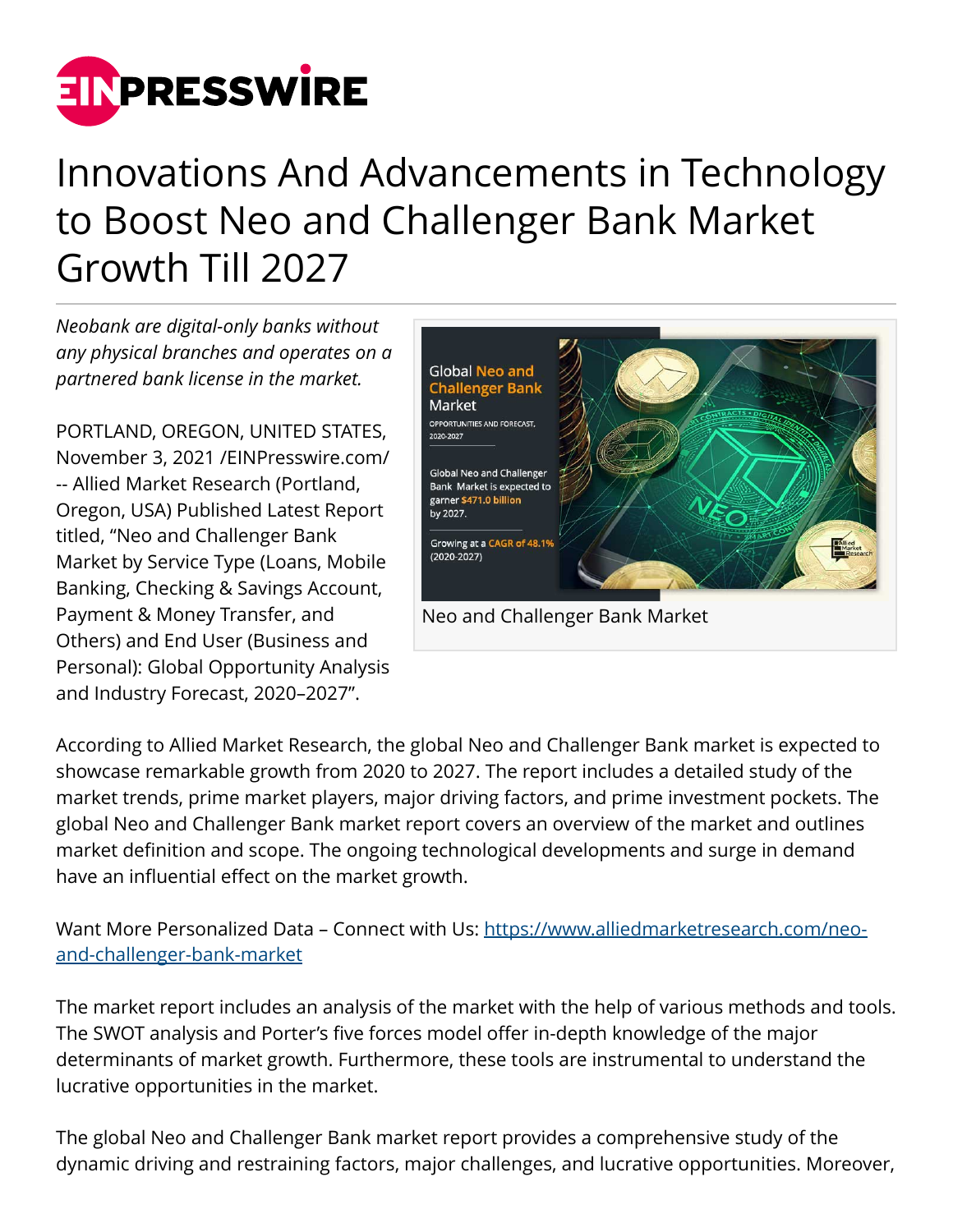the study covers a SWOT analysis that aids in recognizing the restraining and driving factors in the market. Furthermore, the report outlines market segmentation and growth analysis of the top 10 market players that are currently active in the industry. The report includes a detailed study of the impact of the COVID-19 outbreak on the global Neo and Challenger Bank market.

We Have Recent Updates of this Report, Get Your Free Sample Copy – Download Now @ <https://www.alliedmarketresearch.com/request-sample/1798>

The Neo and Challenger Bank market report provides an in-depth analysis of the market on the basis of various parameters such as sales analysis, sales, major driving factors, and market size. Moreover, the study provides Porter's five forces model, along with portfolio and financial analysis and business overview of services and products. These statistical tools offer vital information about lucrative opportunities in the industry and help market players and new business entrants to formulate lucrative business strategies and take advantage of the opportunities in the market.

The study offers an analysis of the major market trends and driving factors that impact the growth of the Neo and Challenger Bank market. The drivers and opportunities help in grasping the dynamic market trends and how market players can leverage such trends. The analysis of challenges and restraints included in the study helps to make market investments. Furthermore, the report provides a quantitative and qualitative analysis of the market, outlines the pain point analysis, value chain analysis, and key regulations.

Get detailed COVID-19 impact analysis on the Neo and Challenger Bank Market @ <https://www.alliedmarketresearch.com/request-for-customization/1798?reqfor=covid>

The report covers brief analysis of the impact of the COVID-19 outbreak on the market. The prolonged lockdown and disrupted supply chain across coupled with strict restrictions on international trade have a severe impact on the growth of the global Neo and Challenger Bank market. The COVID-19 pandemic increased the prices of raw materials and changed customer preferences.

The global Neo and Challenger Bank market offers thorough segmentation on the basis of service type, end user, and region. The Neo and Challenger Bank market is segmented on the basis of geography. The regions analyzed in the report are North America (United States, Canada, and Mexico), Europe (Germany, France, UK, Russia, and Italy), Asia-Pacific (China, Japan, Korea, India, and Southeast Asia), South America (Brazil, Argentina, Colombia), Middle East and Africa (Saudi Arabia, UAE, Egypt, Nigeria, and South Africa). This regional analysis aids to formulate business strategies that target specific regions to leverage lucrative opportunities.

Buy Now, Getting Exclusive Discount and Free Consultation @ <https://www.alliedmarketresearch.com/purchase-enquiry/1798>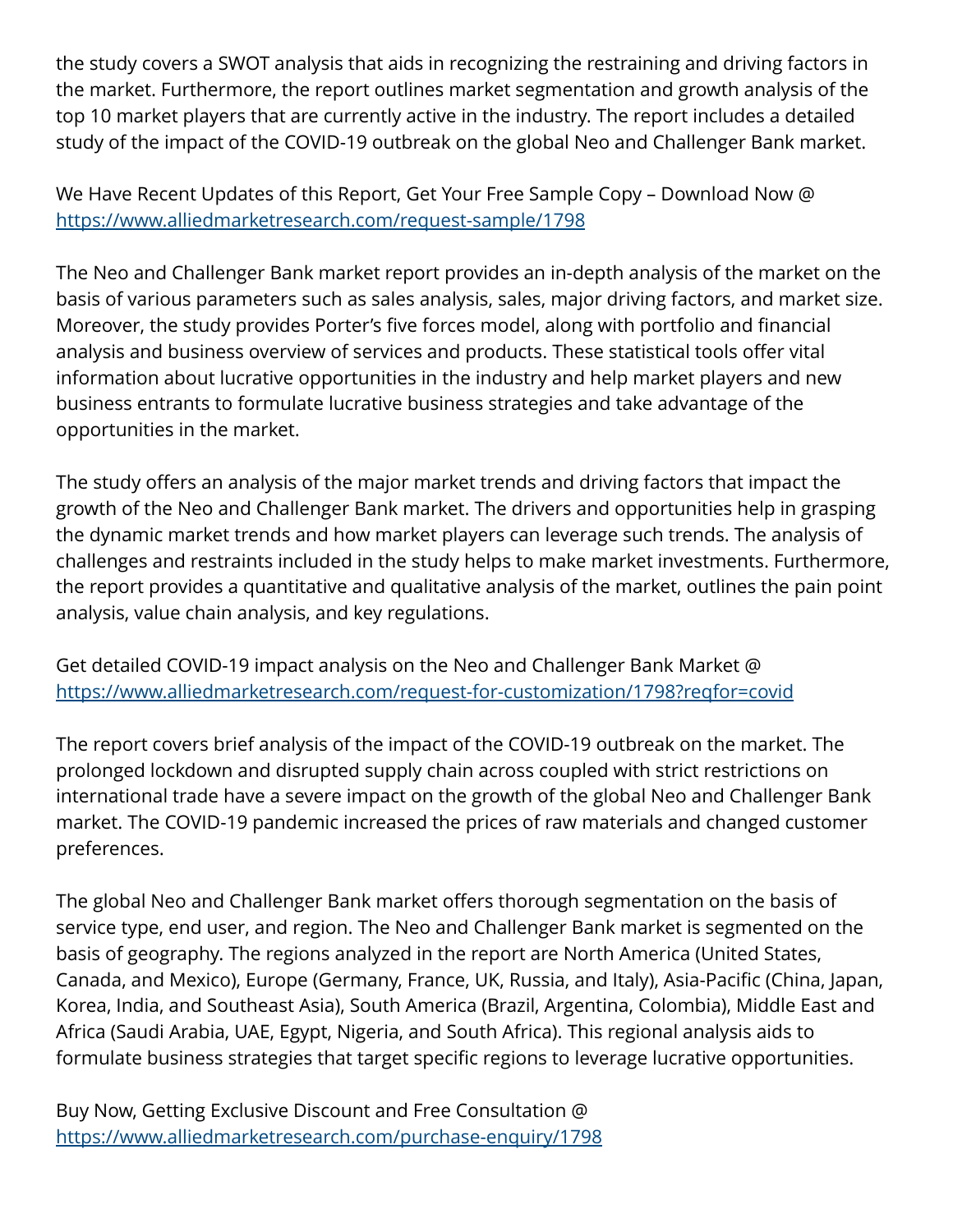The global Neo and Challenger Bank market report offers a thorough study of the major market players that are currently dominating the industry. The report includes the production, sales, and revenue analysis of these companies. The major market players that are studied in the report are Atom Bank plc, Fidor Solutions AG, Monzo Bank Limited, Movencorp, Inc., MYbank, Number26 GmbH, Simple Finance Technology Corporation, Tandem Bank, UBank limited, and WeBank. These companies have adopted various business strategies such as new product launches, mergers & acquisitions, partnerships, and collaborations to maintain market position.

Key Reasons to Purchase This Report:

Strategic recommendations for the new players 360-degree view of the market Customized reports with the specific requirement Analyze the impact of government regulations on the profitability of this industry 24/7 to assist and support available

We Can Help! Our Analysts Can Customize This Report to Meet Your Requirements @ <https://www.alliedmarketresearch.com/connect-to-analyst/1798>

Frequently Asked Questions?

What is the growth potential of the Neo and Challenger Bank market?

What are the most significant challenges that the Neo and Challenger Bank market could face in the future?

Which regional market will emerge as a pioneer in the years to come?

What are the main trends that are positively impacting the growth of the market?

Which product segment will take the lion's share?

What growth strategies are the players considering to stay in the Neo and Challenger Bank market?

What growth opportunities might arise in the Neo and Challenger Bank industry in the years to come?

Who are the leading companies on the Neo and Challenger Bank market?

Which application segment will experience strong growth?

What are sales, revenue, and price analysis by regions of industry?

Related Research Report

- 1) [BFSI Security Market](https://www.alliedmarketresearch.com/bfsi-security-market-A10561)
- 2) [Armenia Stock Market](https://www.alliedmarketresearch.com/armenia-stock-market-A06047)
- 3) [Real Estate Loans Market](https://www.alliedmarketresearch.com/real-estate-loans-market-A10048)